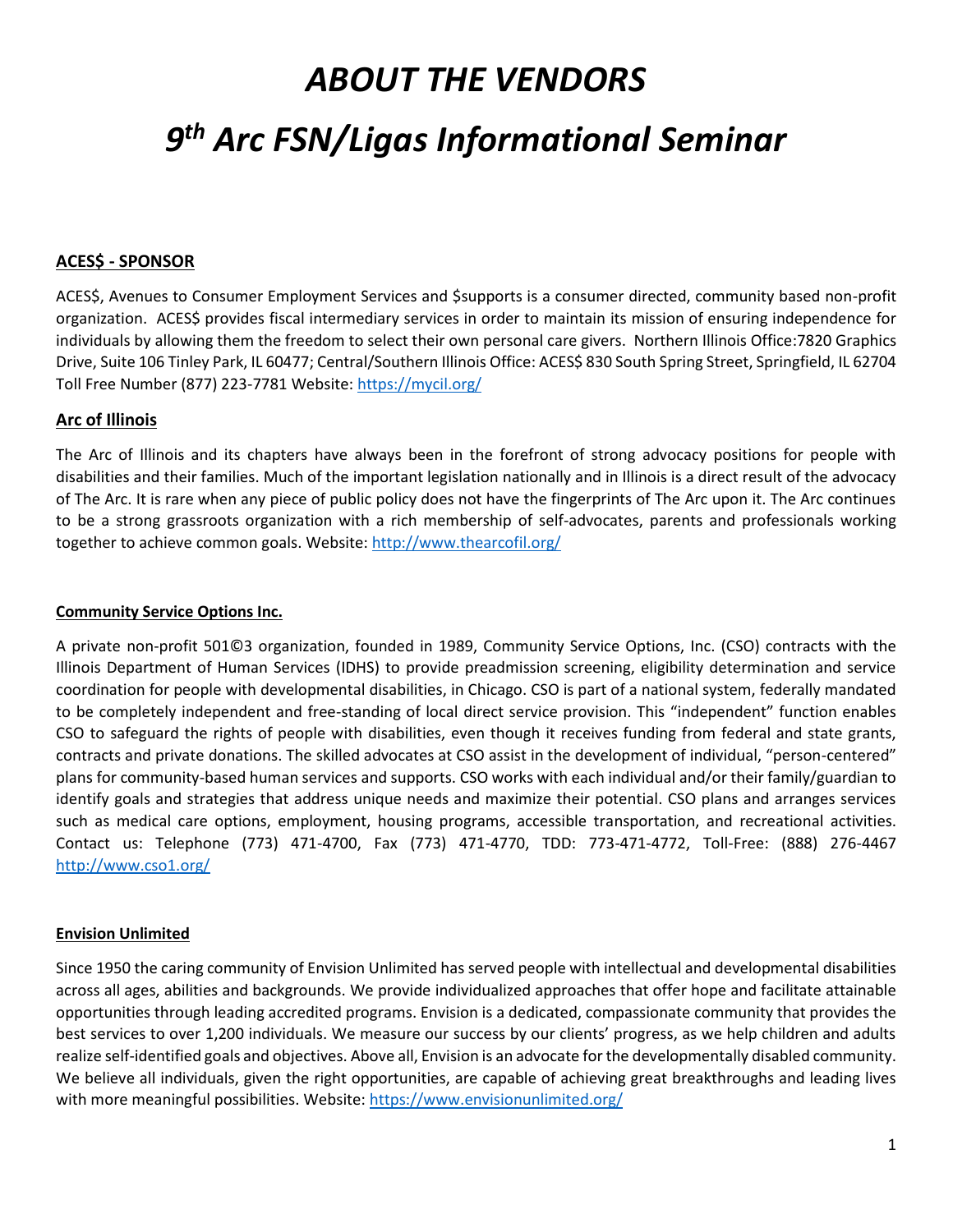# **Family Benefit Solutions**

Family Benefits Solutions is located at 1110 W. Lake Cook Road #150 in Buffalo Grove, IL 60089. Our contact information: (847) 279-8506. Email: [benefithelp@aol.com.](mailto:benefithelp@aol.com) We help families obtain and maintain government benefits: SSI, SSDI, Medicaid, etc. We also do educational seminars for families, professionals and agencies.

## **Family Support Network**

The mission of the Family Support Network is to unify individuals with disabilities and their families to advocate for funding, services and community resources that strengthen and support the individual and the family directly by responding to their individual needs and empowering them to live in their own homes. The Family Support Network further seeks to ensure the continuation of all individual supports throughout the life span of the individual. Website: <http://familysupportnetwork.org/>

#### **Illinois Department of Human Services**

The Department of Human Services is one of Illinois' largest agencies, with more than 13,000 employees.

Illinois created IDHS in 1997, to provide our state's residents with streamlined access to integrated services, especially those who are striving to move from welfare to work and economic independence, and others who face multiple challenges to self-sufficiency.

IDHS is proud of its diversity, efficiency, and the services that the agency and its community partners provide to Illinois citizens.

Vision, Mission, and Core Values

#### **Our vision, mission, and core values define what we stand for and believe in.**

Our **vision** defines what we aspire towards.

Our **mission** statement defines what we are here to do.

Our **core values** are the guiding principles that shape our behavior and actions.

#### **Our Vision**

All people in Illinois achieve their full potential.

#### **Our Mission**

Providing equitable access to social/human services, supports, programs and resources to enhance the lives of all who we serve.

<https://www.dhs.state.il.us/page.aspx?item=27897>

## **Illinois Life Span**

The Illinois Life Span website includes contact information for disability specific resources statewide and by county. Additional information available includes Important School and Transition Resources, an Advocacy Toolbox designed to provide basic information to help navigate the Illinois disability system, and an extensive Links section. <https://www.illinoislifespan.org/>

## **Ligas Family Advocate Program**

The Ligas Family Advocate Program has one purpose – to connect recipients of Ligas award letters seeking Home Based or CILA services and their families with family advocates who are knowledgeable about creative ways to utilize their Ligas funding to build successful lives in the community. Ligas family advocates will work to provide information to award letter recipients and their families about options. *A primary goal of the program is to connect families with other families so*